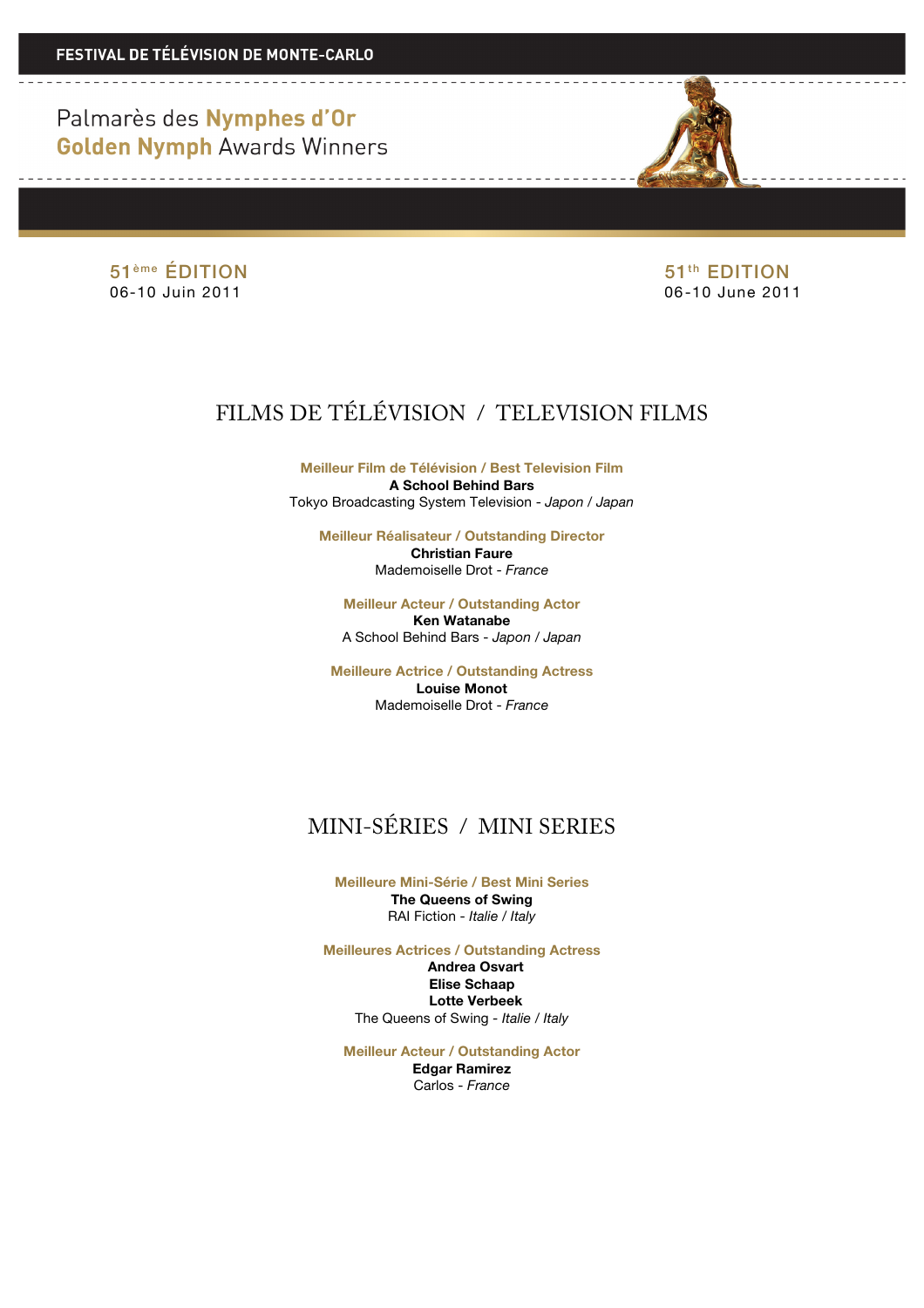

**Meilleurs Grands Reportages d'Actualités / Best News Documentaries Tunisa : Revolution on the March** France Télévisions - France 2, Envoyé Spécial - *France*

> **Maugh it Away and Say Goodbye** Chubu-Nippon Broadcasting Company - *Japon / Japan*

**Meilleur Reportage du Journal Télévisé / Best TV News Item Battle for Zawiya** Sky News - *Royaume-Uni* / *United Kingdom*

**Meilleur Programme d'Actualités 24 heures/24 / Best 24-Hour News programme Mubarak Steps Down**  Sky News - *Royaume-Uni / United Kingdom*

#### SÉRIES TV / TV SERIES COMÉDIE / COMEDY

**Meilleur Producteur International / Outstanding International Producer Twentieth Century Fox TV Distribution** Modern Family - *Etats-Unis d'Amérique / USA*

> **Meilleure Actrice / Outstanding Actress Annette Frier** Danni Lowinski - *Allemagne / Germany*

**Meilleur Acteur / Outstanding Actor Tracy Morgan** 30 Rock - *Etats-Unis d'Amérique / USA*

**Meilleur Producteur Européen / Outstanding European Producer Elephant Story** Desperate Parents - *France*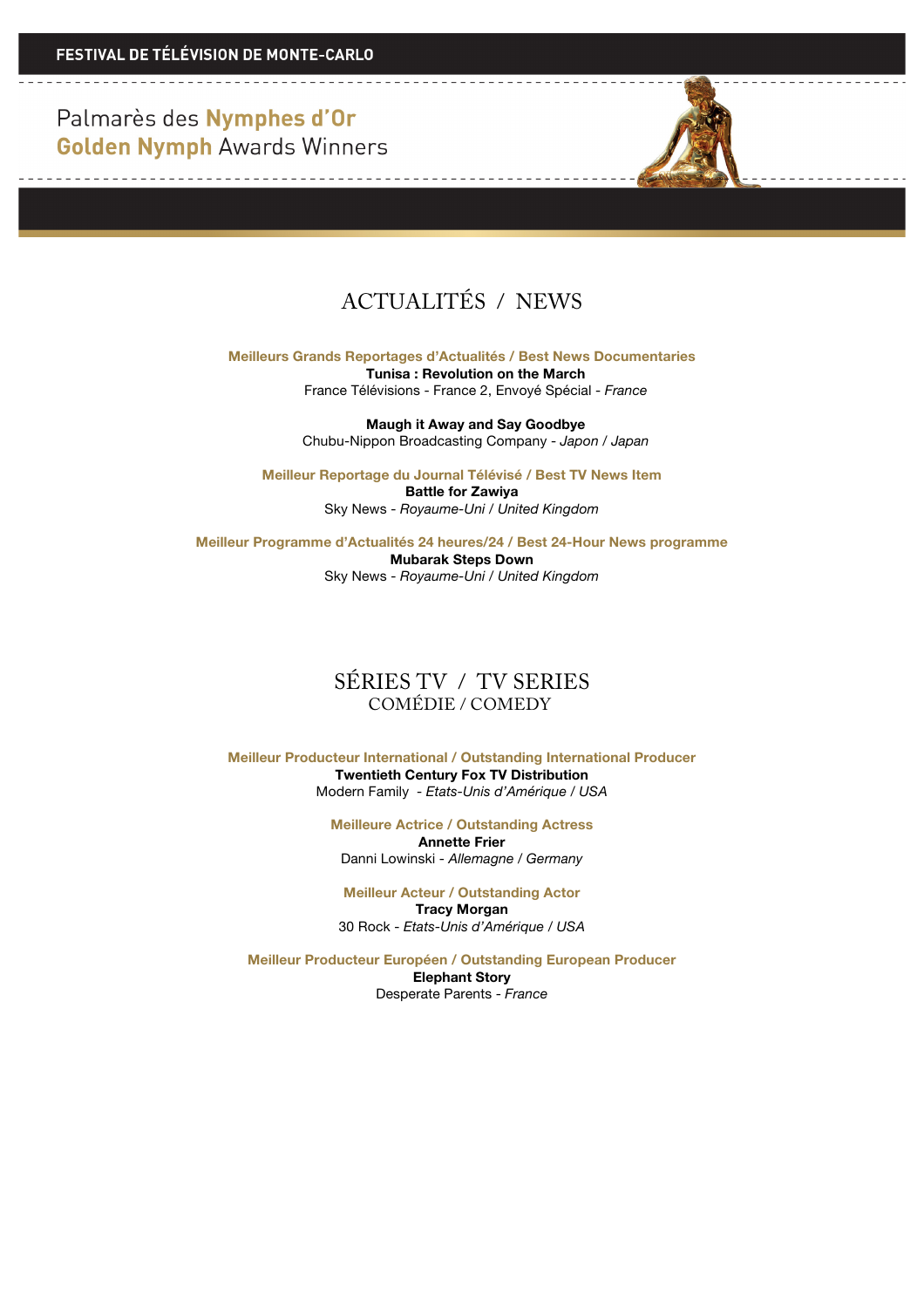<u> 1950 - La Barbara Alemania e</u>

<u> 1989 - La Carlo Alemania de la C</u>



**Meilleur Producteur International / Outstanding International Producer Lionsgate**

Mad Men - *Etats-Unis d'Amérique / USA*

**Meilleure Actrice / Outstanding Actress Sidse Babett Knudsen** Government - *Danemark /Denmark*

**Meilleur Acteur / Outstanding Actor Jon Hamm** Mad Men - *Etats-Unis d'Amérique / USA*

**Meilleur Producteur Européen / Outstanding European Producer Dramedy Productions** Wonderful Times *- République Tchèque* / *Czech Republic*

### PRIX DE L'AUDIENCE TV INTERNATIONALE INTERNATIONAL TV AUDIENCE AWARDS

**Meilleure Série TV 'Dramatique' / Best Drama TV Series CSI : Crime Scene Investigation** - *Etats-Unis d'Amérique / USA*

**Meilleure Série TV 'Comédie' / Best Comedy TV Series Desperate Housewives** - *Etats-Unis d'Amérique / USA*

**Meilleur Telenovelas - Soap Operas / Best Telenovelas - Soap Operas The Bold and the Beautiful** - *Etats-Unis d'Amérique / USA*